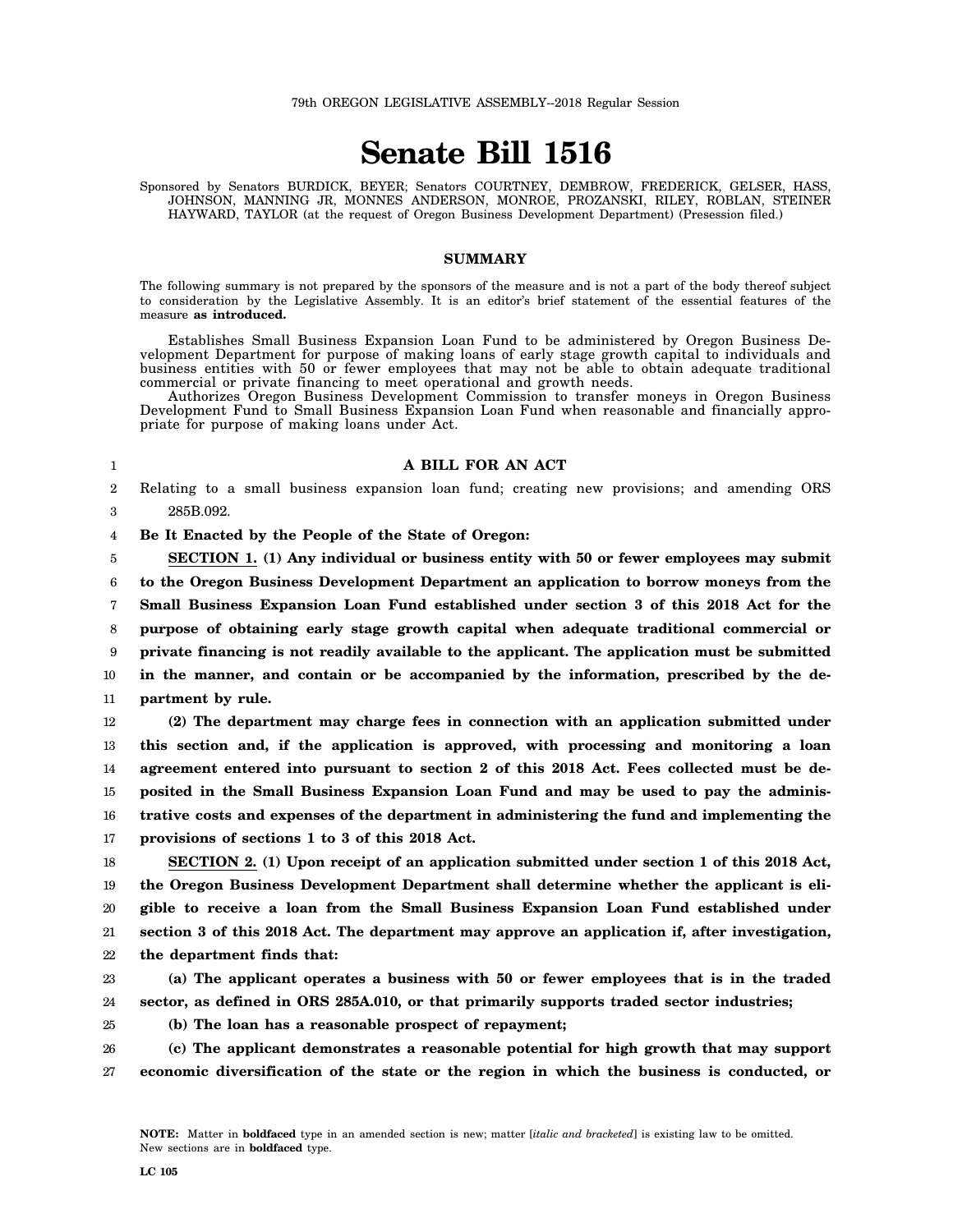SB 1516

1 **increase employment opportunities or retain existing jobs in the state or region;**

**(d) The applicant demonstrates readiness for market; and**

3 4 **(e) There is or will be a sufficient amount of moneys in the Small Business Expansion Loan Fund to make a loan to the applicant.**

5 6 **(2) If the department approves an application under this section, the department and the applicant shall enter into a loan agreement that provides, at a minimum, the following:**

7 8 9 **(a) That loan proceeds may be used only to support acquisition of business assets or to pay for business operating expenses. Loan proceeds may not be used to refinance personal debt or debt not used for business purposes.**

10 11 12 13 14 15 16 17 18 19 **(b) A plan for repayment of moneys borrowed from the Small Business Expansion Loan Fund. The department may specify the terms of repayment, singly or in any combination, by royalties, on the basis of a percentage of business revenues, by installment payments of principal, installment payments of interest or installment payments of both principal and interest, or otherwise. The plan must set forth a schedule of payments, the term of the loan and the manner of determining when loan payments are delinquent. The repayment plan may include specific criteria established by the department by rule that are sufficient to ensure repayment of the loan plus a return as determined by the department that will be commensurate with the risk of the investment and sufficient to support administration of the Small Business Expansion Loan Fund.**

20 21 22 23 **(c) That the loan must be secured by sufficient collateral and security. The department may specify by rule the types of collateral and security that are acceptable to secure repayment of the loan, including but not limited to personal guarantees, business or corporate guarantees and pledges of business and personal assets.**

24 25 **(d) That the liability of the state under the agreement may not exceed the availability of moneys in the Small Business Expansion Loan Fund.**

26 27 28 **(3)(a) The Director of the Oregon Business Development Department, or the director's designee, may approve loans of up to \$250,000 each. Loans greater than \$250,000 may be approved by the Oregon Business Development Commission, or the commission's designee.**

29 30 31 **(b) Immediately upon receiving loan proceeds, a successful applicant shall pay to the department an amount equal to one and one-half percent of the principal amount of the loan, for deposit in the Small Business Expansion Loan Fund.**

32 33 34 35 **(4) Up to 20 percent of all moneys available for lending in the Small Business Expansion Loan Fund on July 1 of each fiscal year may be reserved for loans to applicants who are individuals considered to have low to moderate household income and low to moderate personal net worth, as defined by the department by rule, and who operate businesses:**

36 37 **(a) Controlled and with at least 51 percent ownership interest in the business by minorities, women or honorably discharged veterans; or**

38

2

**(b) That are located outside of the Portland, Oregon, Metropolitan Statistical Area.**

39 40 41 42 **(5) The department may adopt rules that establish preferences in making loans under this section to individuals or businesses owned by individuals in underserved communities and in rural communities that may have insufficient access to diverse types of capital and traditional commercial or private financing.**

43

**(6) The department shall adopt rules to implement the provisions of this section. SECTION 3. (1) The Small Business Expansion Loan Fund is established in the State**

44 45 **Treasury, separate and distinct from the General Fund. Interest earned by the Small Busi-**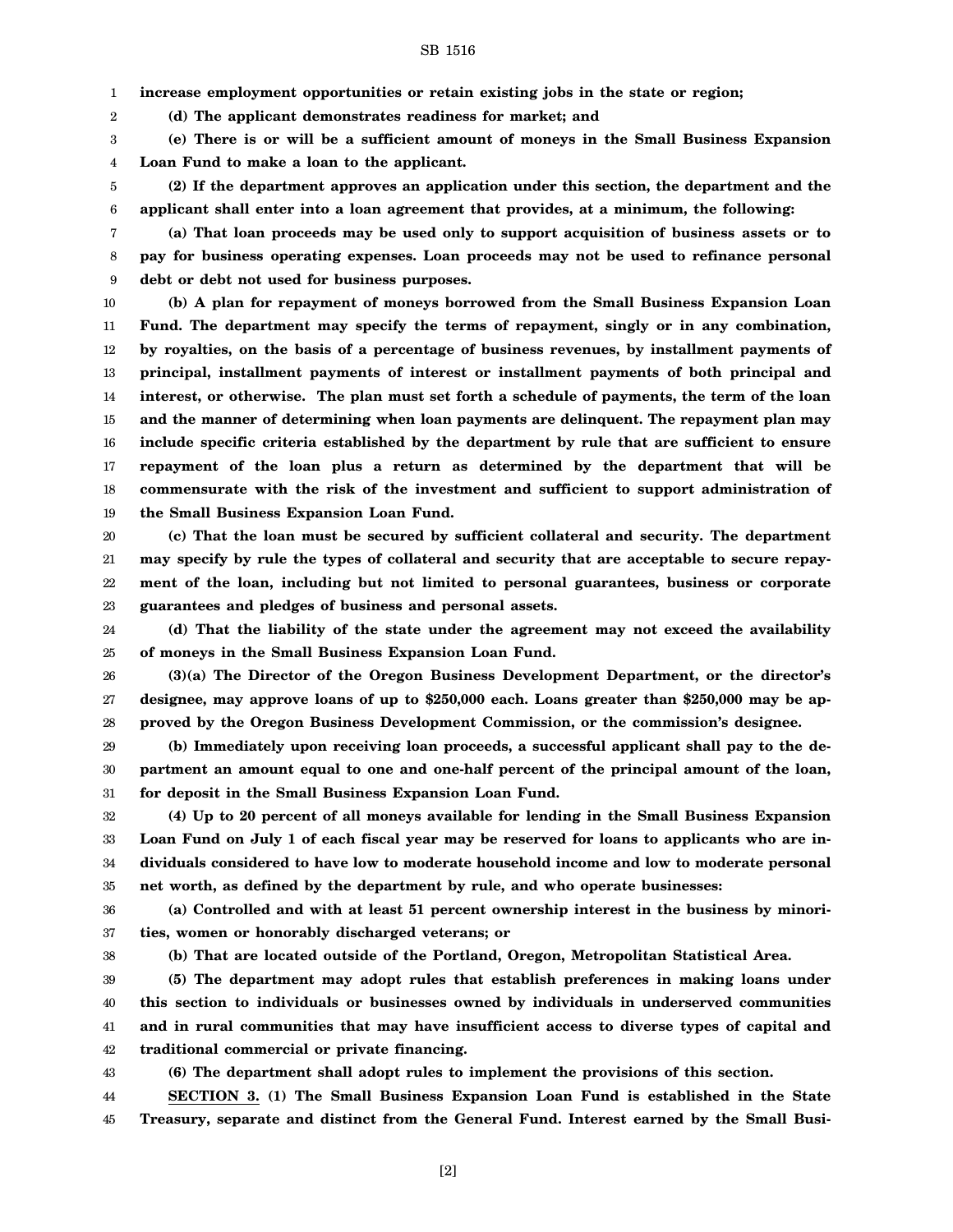## SB 1516

1 2 3 4 5 6 7 8 9 10 11 12 13 14 15 16 17 18 19 20 21 22 23 24 25 26 27 28 29 30 31 32 33 34 35 36 37 38 39 40 **ness Expansion Loan Fund shall be credited to the fund. All moneys in the fund are continuously appropriated to the Oregon Business Development Department for the following purposes: (a) Payment of loans to applicants approved under section 2 of this 2018 Act. (b) Payments to local development groups for the purposes of this section. A payment under this paragraph may not exceed one percent of the principal loan amount from which payment is required under section 2 (3)(b) of this 2018 Act. (c) Administrative costs of the department incurred in marketing the loan program, processing loan applications, investigating eligibility of applicants and servicing outstanding loans. (2) The Small Business Expansion Loan Fund consists of: (a) Fees collected by the department under section 1 of this 2018 Act; (b) Payments required under section 2 (3)(b) of this 2018 Act; (c) Moneys repaid by recipients of loans from the fund, including interest on those moneys and other receipts; (d) Moneys appropriated to the fund by the Legislative Assembly; (e) Moneys transferred to the fund by the Oregon Business Development Commission from the Oregon Business Development Fund pursuant to section 4 of this 2018 Act; (f) Income earned on moneys in the Small Business Expansion Loan Fund; (g) Moneys transferred to the fund from the federal government, other state agencies or local governments; and (h) Any gifts or donations made to the State of Oregon for deposit in the fund. (3) Notwithstanding any other provision of law, if at any time there are insufficient funds in established business finance programs, the department may direct the transfer of unobligated funds from the Small Business Expansion Loan Fund. SECTION 4. The Oregon Business Development Commission may transfer moneys credited to the Oregon Business Development Fund created under ORS 285B.092 to the Small Business Expansion Loan Fund established under section 3 of this 2018 Act when the commission determines that the transfer is reasonable and financially appropriate and would not impair the making of loans under ORS 285B.050 to 285B.098. Moneys transferred under this section shall be used by the Oregon Business Development Department for the purpose of making loans under section 2 of this 2018 Act. SECTION 5.** ORS 285B.092 is amended to read: 285B.092. (1) There is created within the State Treasury a revolving fund known as the Oregon Business Development Fund, separate and distinct from the General Fund. Interest earned by the **Oregon Business Development** Fund shall be credited to the fund. Moneys in [*this*] **the** fund are continuously appropriated to the Oregon Business Development Commission for the following purposes: (a) Administrative expenses of the commission in marketing public business finance, processing applications, investigating proposed business development projects and servicing outstanding loans.

41 42 43 In any one year, administrative expenses charged under this paragraph may not be greater than the total revenues received in that year from fees provided for in subsection (2)(a) of this section, plus four percent of the total asset value of the fund.

44 (b) Payment of loans to applicants under ORS 285B.050 to 285B.098.

45 **(c) Transfer of moneys to the Small Business Expansion Loan Fund established under**